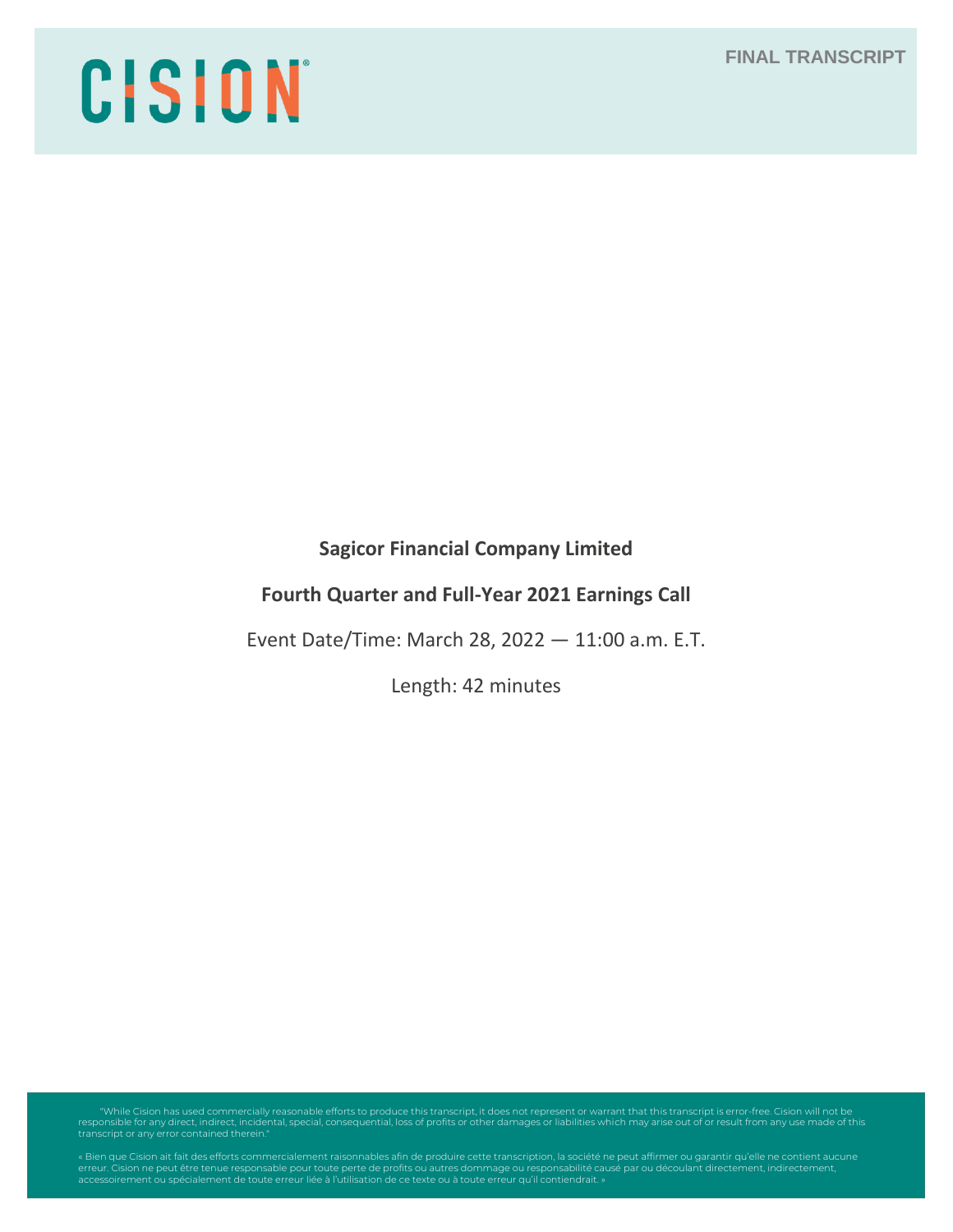# **CORPORATE PARTICIPANTS**

**Samantha Cheung** *Sagicor Financial Company — Executive Vice President, Investor Relations* 

**Dodridge Miller** *Sagicor Financial Company — Group President and Chief Executive Officer* 

**Andre Mousseau** *Sagicor Financial Company — Group Chief Operating Officer and Chief Financial Officer* 

## **CONFERENCE CALL PARTICIPANTS**

**Meny Grauman** *Scotiabank — Analyst*

**Aditya Gupta** *Desjardins Securities, Inc. — Analyst*

**Darko Mihelic** *RBC Capital Markets — Analyst*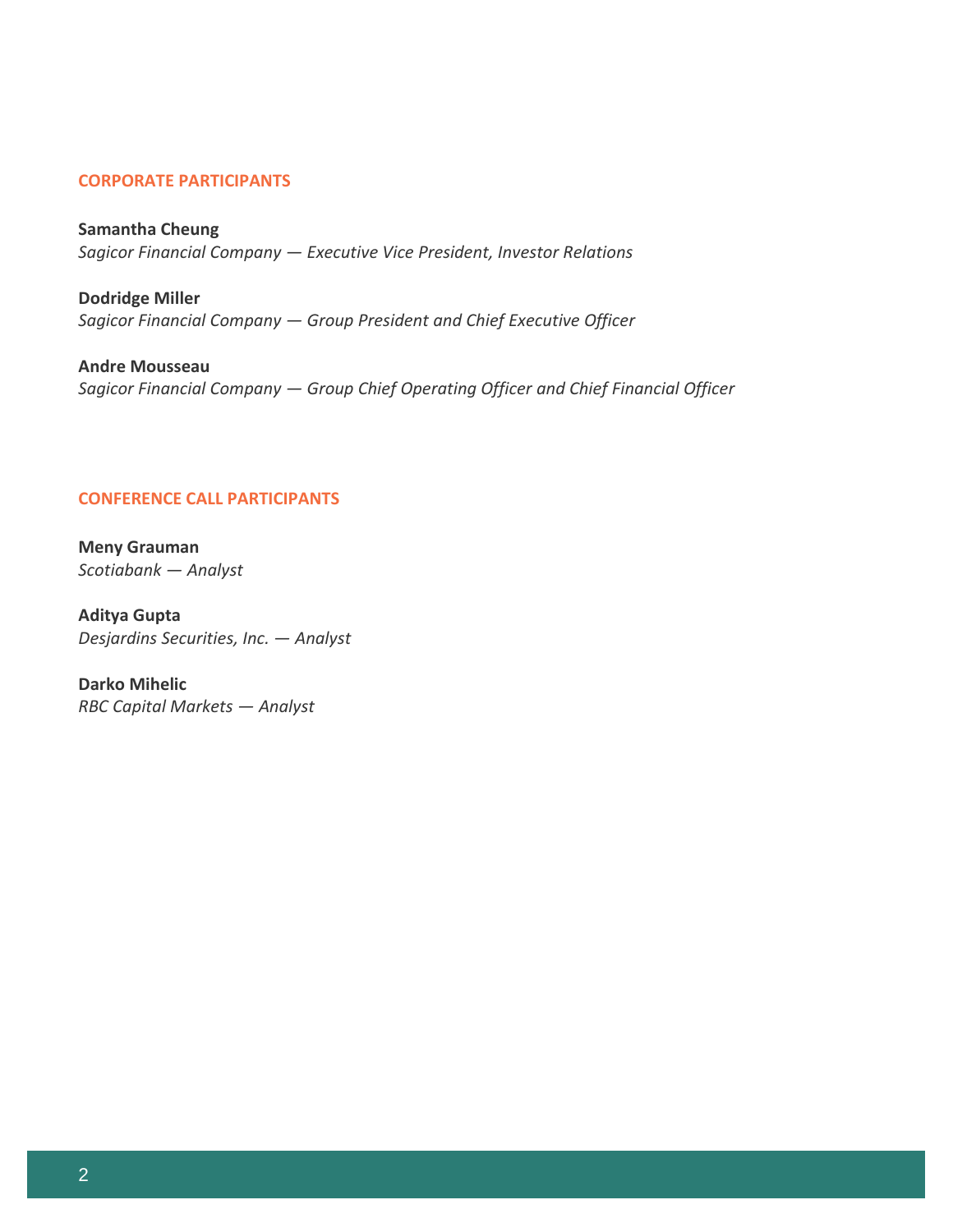### **PRESENTATION**

# **Operator**

At this time, I'd like to welcome everyone to Sagicor Financial Company's Fourth Quarter and Full-Year 2021 Earnings Call.

I would now like to turn the conference over to Ms. Samantha Cheung, EVP of Investor Relations, please go ahead.

**Samantha Cheung** — Executive Vice President, Investor Relations, Sagicor Financial Company

Hello, everyone, and thank you for joining our call today. A link to our live webcast and published information for this call is posted on our website at sagicor.com under the Investor Relations tab.

Please refer to the cautionary language and disclaimers in our materials regarding the use of forward-looking statements and the use of non-IFRS financial measures which may be mentioned as part of our remarks today. Unless otherwise noted, all dollar amounts referenced will be in U.S. dollars, which is consistent with our reporting practice.

Joining me today are Dodridge Miller, our President and CEO; Andre Mousseau, our COO and CFO; and Anthony Chandler, our Chief Controller. We'll begin with prepared remarks by Dodridge and Andre, followed by a question-and-answer session.

With that, I'll turn the call to our Group President and CEO, Dodridge Miller.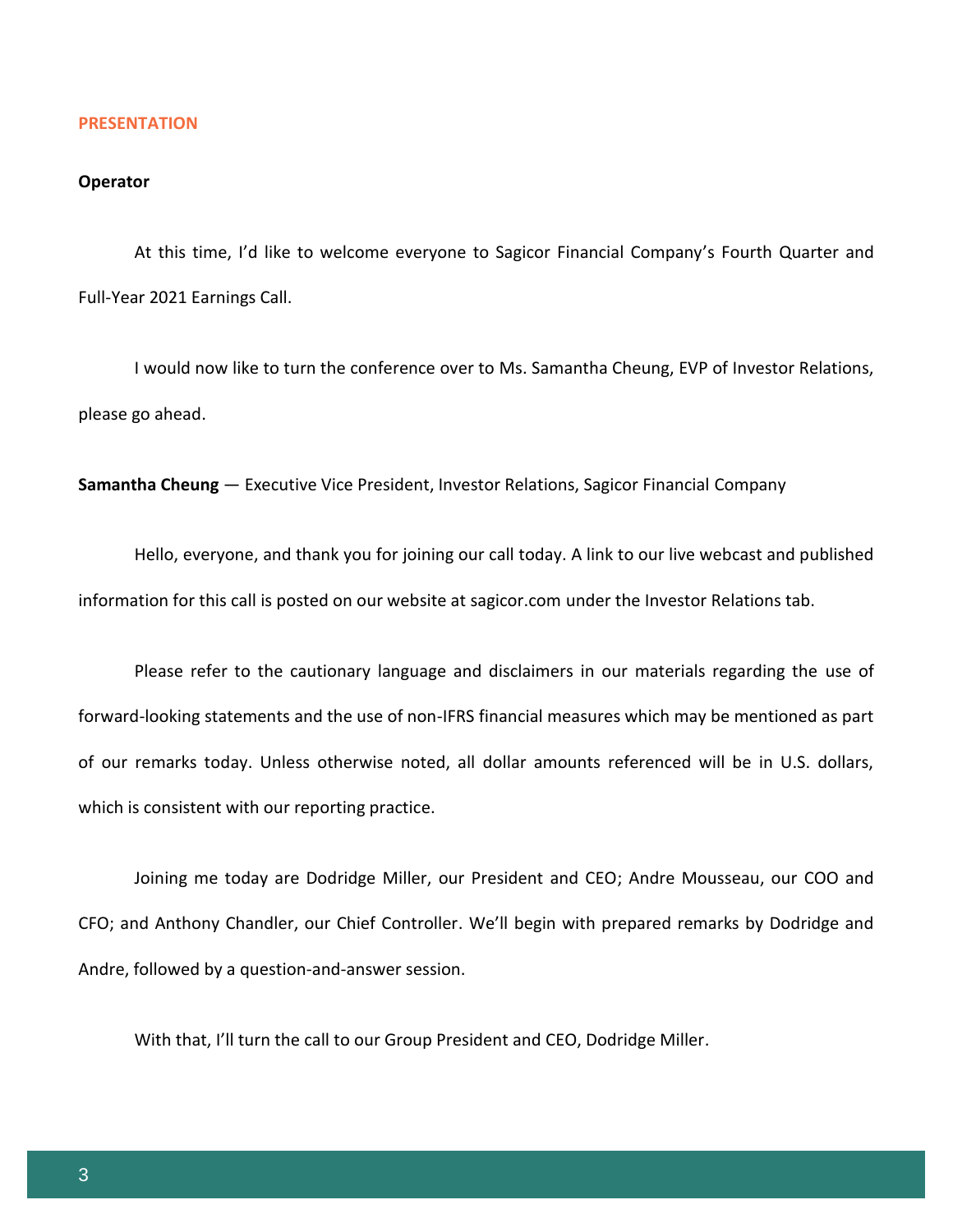### Dodridge?

### **Dodridge Miller** — Group President and Chief Executive Officer, Sagicor Financial Company

Thank you, Samantha, and thank you to everyone joining us today.

As is customary, I will give some brief remarks focusing on our operating environment, our overall performance for the Full-Year 2021, and some comments on our outlook going forward. Our COO and CFO, Andre Mousseau, will provide you with more details on our financial and operating performance.

As we look back on the last financial year, I want to commend our teams across the Sagicor Group for their exceptional contributions in delivering a milestone year of record results. 2021 was one of the strongest years in our overall 180-year long history. Once again, we have demonstrated the earnings power of our underlying business and the strength of our resilient franchise.

Total revenue for the Full-Year 2021 increased 26 percent over 2020 to reach almost \$2.4 billion. Net premium revenue from life and annuities increased by 28 percent year-over-year, driven in part by strong sales in the U.S. as this business continues to grow to scale. We delivered net income to shareholders in 2021 of \$133 million, the strongest in our history. All three main business segments made strong contributions to these results. We also continue to improve our products or systems and processes, as our markets adjust to and expect a wider range of digital engagement.

Turning to our outlook. The last few years have been challenging ones for many of our economies and our markets. As we look forward to emerging from the current global health and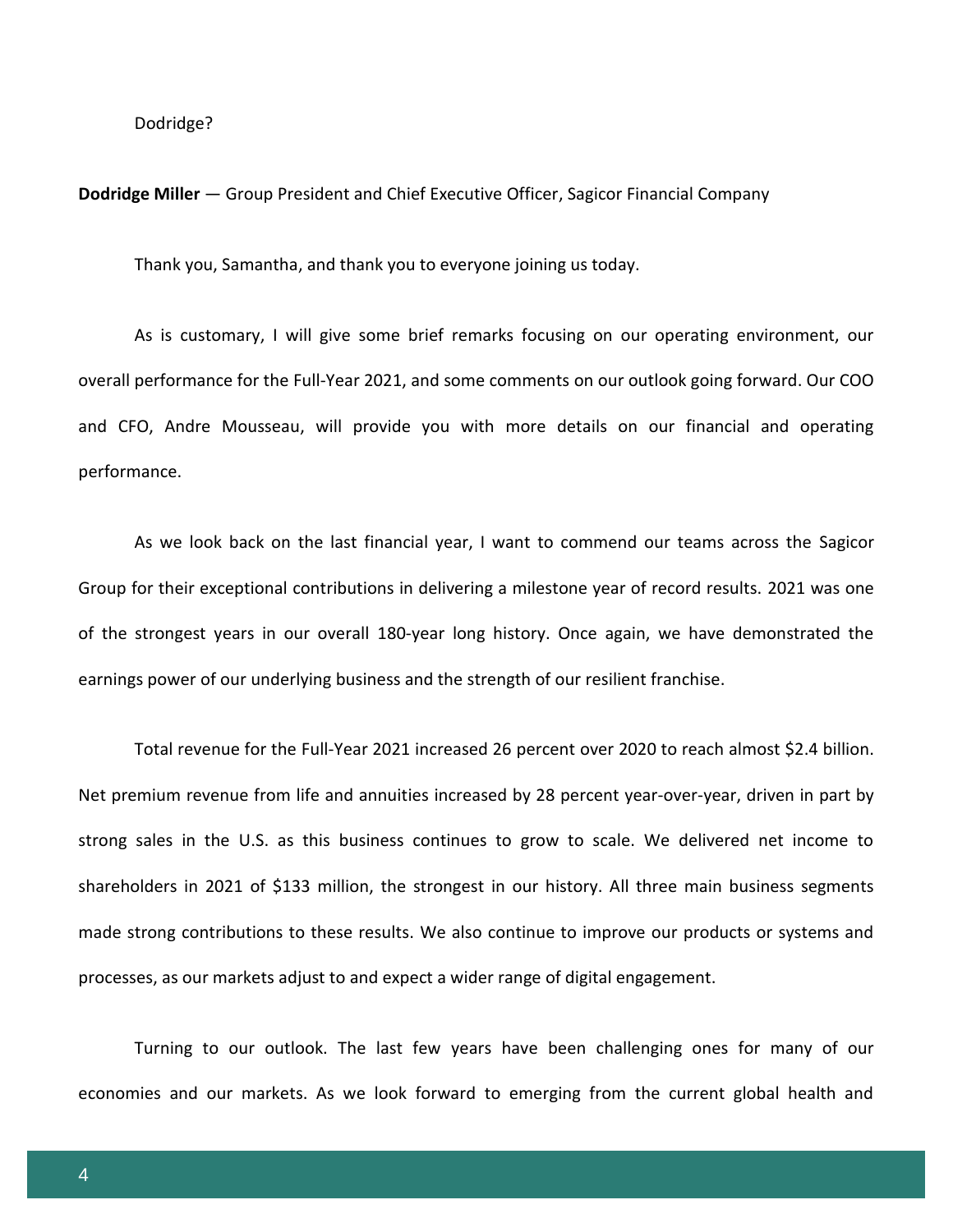economic crisis, we at Sagicor remain optimistic and are well positioned for the future. We're excited to build on our performance in 2021 with continued initiatives to grow in 2022 and beyond.

In the Caribbean, we will launch a digital bank, first in Barbados, where we have already received a banking license. This is a significant initiative, and one which we believe would represent an exciting expansion of the scope of engagements with our clients in the Southern Caribbean. We believe it accelerates the pace of change and will pave the way for more digital initiatives throughout our business as we completely transform the way we interact with our markets and our customers.

We will also continue to support the growth of our business in the U.S. in a more targeted business model, where we're seeing excellent growth and profitability.

With these initiatives, we believe we are well positioned for the future as we grow up and execute on our plan, and as our Caribbean economies recover, aided by the return of international tourism.

As we continue to grow and expand, we also recognize that sustainability must be top of mind for us as it is for our customers or investors and other stakeholders. Sagicor has always been committed to being an active and positive contributor to the communities in which we live and work. It is who we are; however, many of our efforts in this area go unnoticed and certainly not shared. We are currently taking stock of what we do. First, to present it a more formal ESG framework, consistent with public company best practice, but also to inform and guide our efforts in this important area going forward. We will update further on this during the year.

5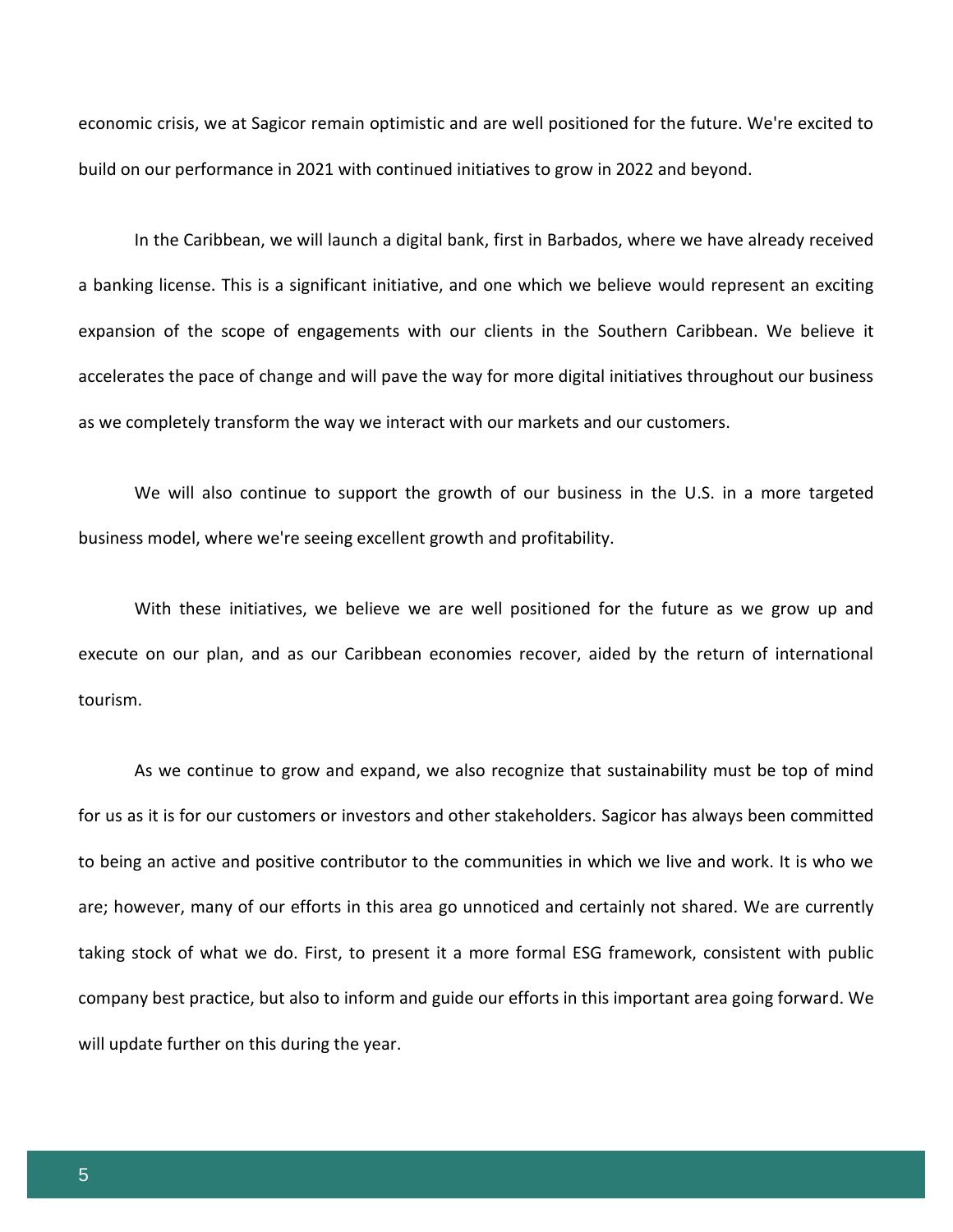Finally, before turning the remarks over to Andre, we take this opportunity to bid farewell to Samantha Cheung, our EVP of Investor Relations, as Samantha will be moving on from Sagicor at the end of the month. Samantha joined Sagicor in 2018 to assist us in building institutional readiness for the TSX listing, including our engagements with potential investors and equity market analysts. On behalf of the Board and Management, we thank Samantha for her contribution to Sagicor over the last three and a half years. We will miss her, and we wish her the very best going forward.

With that, I turn the remarks over to Andre Mousseau. Thank you.

**Andre Mousseau** — Group Chief Operating Officer and Chief Financial Officer, Sagicor Financial Company

Thank you, Dodridge, and hello, everyone.

In finishing off a strong Full-Year 2021, we also had a very solid quarter in Q4, we had a strong segment performance in aggregate, including excellent underlying profitability, particularly in Sagicor USA and Sagicor Jamaica, that made good progress on a number of strategic initiatives.

We saw positive contributions from nearly all of our business and product lines. Our total revenue actually showed a decrease of 7 percent year-over-year to \$630 million, but this was against an unusually high comparator quarter in Q4 2020.

Net income to shareholders was strong at \$42 million in Q4, a 44 percent increase compared to the fourth quarter last year. Profitability during the quarter was supported by robust sales of annuities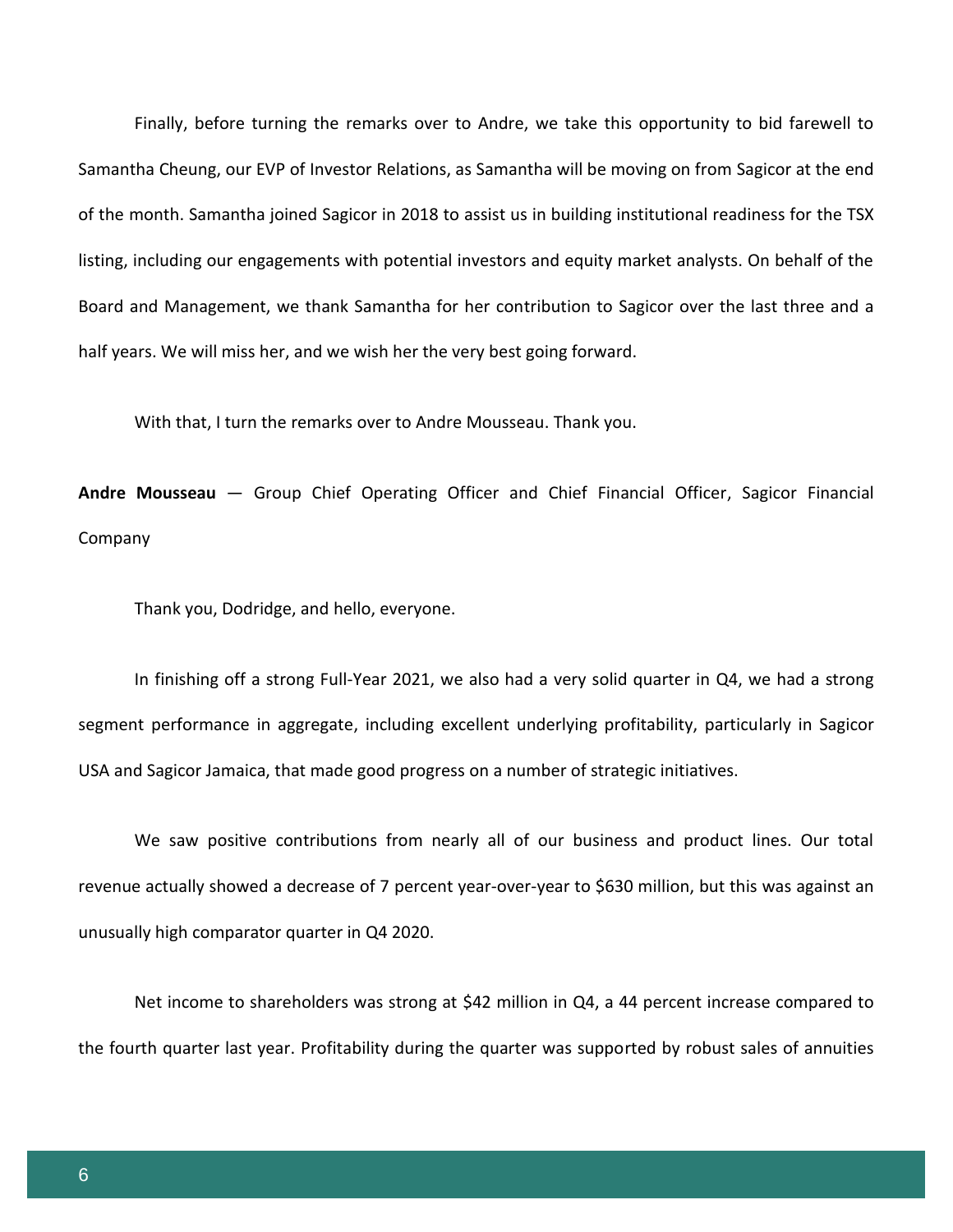and asset spreads in our Sagicor Life USA segment and a solid performance from Sagicor Jamaica overall. Sagicor Life posted robust profits despite continued economic headwinds in the Southern Caribbean.

In 2021, overall, total revenue of nearly \$2.4 billion was up 26 percent from 2020. We were able to significantly increase new business, particularly in the U.S. where we're focused on selling annuities as we grow that business to scale. Our assets grew by over \$1.1 billion to \$10.4 billion. Overall net income to shareholders in 2021 was a record \$133 million as our company showed its true strength throughout the year. Included in this net income are approximately \$6 million of spending on IFRS 17 conversion which will recur in 2022, but not thereafter, as well as meaningful adverse mortality throughout the year related to the COVID pandemic. While this may persist as well into some of 2022, it gives you an idea of our underlying profit potential when the pandemic abates.

Now, I'll speak about the fourth quarter performance of our major operating segments. At Sagicor Life, our operating segment in the Southern Caribbean, total revenue was \$130 million, a decrease year-over-year due to a large single premium annuity sale in the prior period. We had \$6 million of single premium annuity sales in Q4 and \$7 million of annual recurring new business sold in the quarter.

Net income to shareholders was \$22 million, again, a decrease compared to an unusually profitable Q4 2020, but a meaningful proportion of its net income in 2021. Net income in Q4 2021 benefited from positive emergence from its existing book of business through its reserves, which is partially offset by some continuing adverse policyholder behavior, which we believe is a result of this slow economic activity in the region. We continue to believe this effect is temporary, but it may persist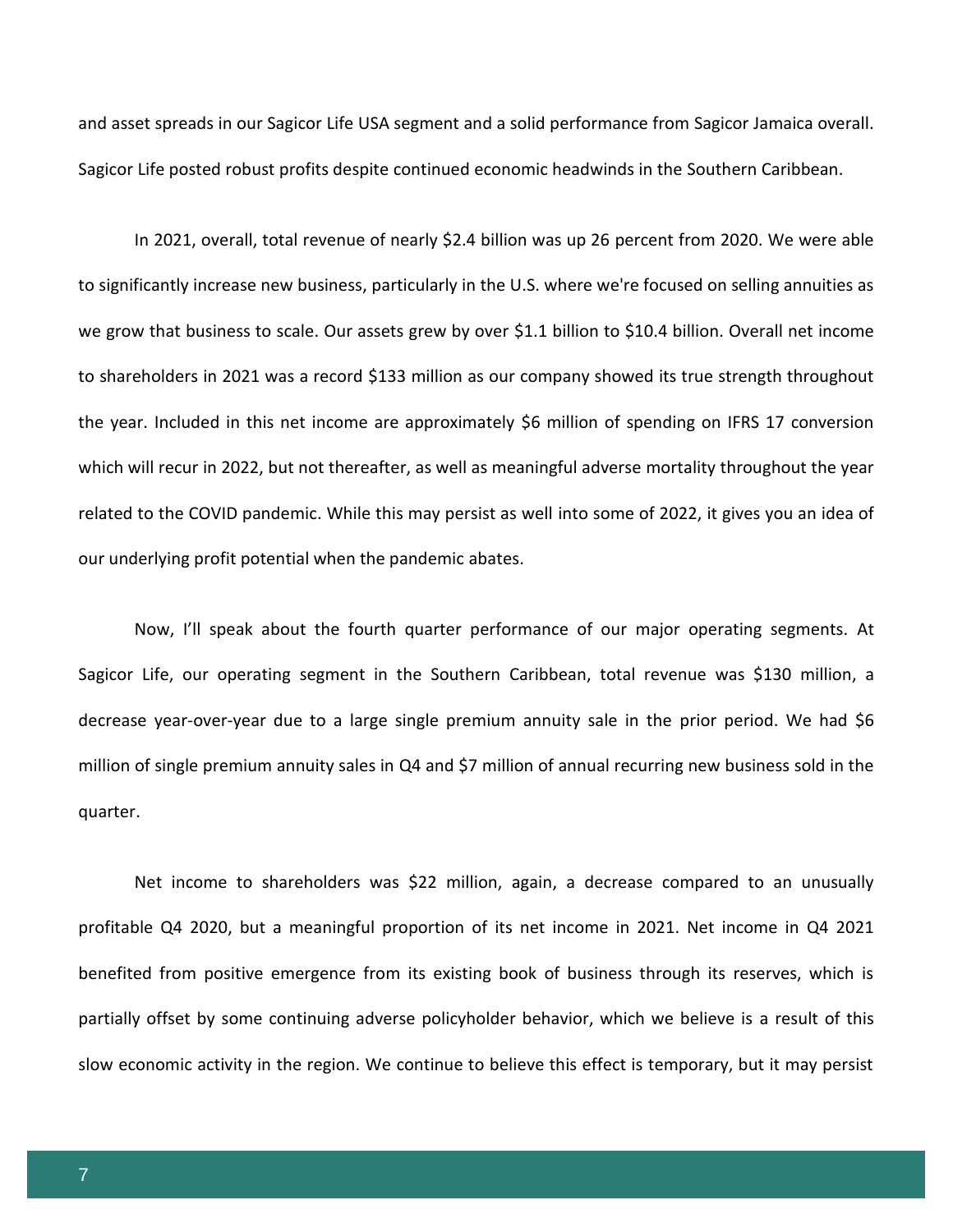until the economies fully benefit from the reopening, and in particular, for when those economies see more cash inflows from increased tourism going forward.

At Sagicor Jamaica, total revenue of \$202 million increased 14 percent year-over-year measured in U.S. dollars. Our share of Sagicor Jamaica's net income increased by \$5 million to \$16 million, reflecting solid underlying performance. The segment benefited from strong individual life, new business sales, as well as growth in its banking segment.

Now, onto Sagicor Life USA, which had another excellent quarter. The segment's growth and profitability is consistent with our strategy to grow our U.S. business to scale by adding fixed annuity liabilities that we're able to invest at attractive spreads. We drove \$246 million of new annuity sales and did so at stronger than budgeted spreads in the quarter. Overall, our U.S. business posted revenue of \$285 million, which was down 3 percent compared to a slightly stronger production quarter in Q4 of 2020, but again, consistent with our expectations.

As a result of the present value of the anticipated profit from these policies being sold, the segment generated \$17 million of net income in the quarter compared to \$9 million in Q4 of last year. We further tightened the focus of our U.S. business in the past few months, exiting the term life market, so we can focus our efforts in the U.S. on the annuities and accumulation product markets, where we have significant channel penetration and are benefiting from stronger unit economics. The resulting focus will allow us to streamline our SG&A and further improve returns on equity going forward.

Now, back to the total company performance, our total comprehensive income to shareholders this quarter was \$7 million, reflecting the positive net income, offset in part by the impact from other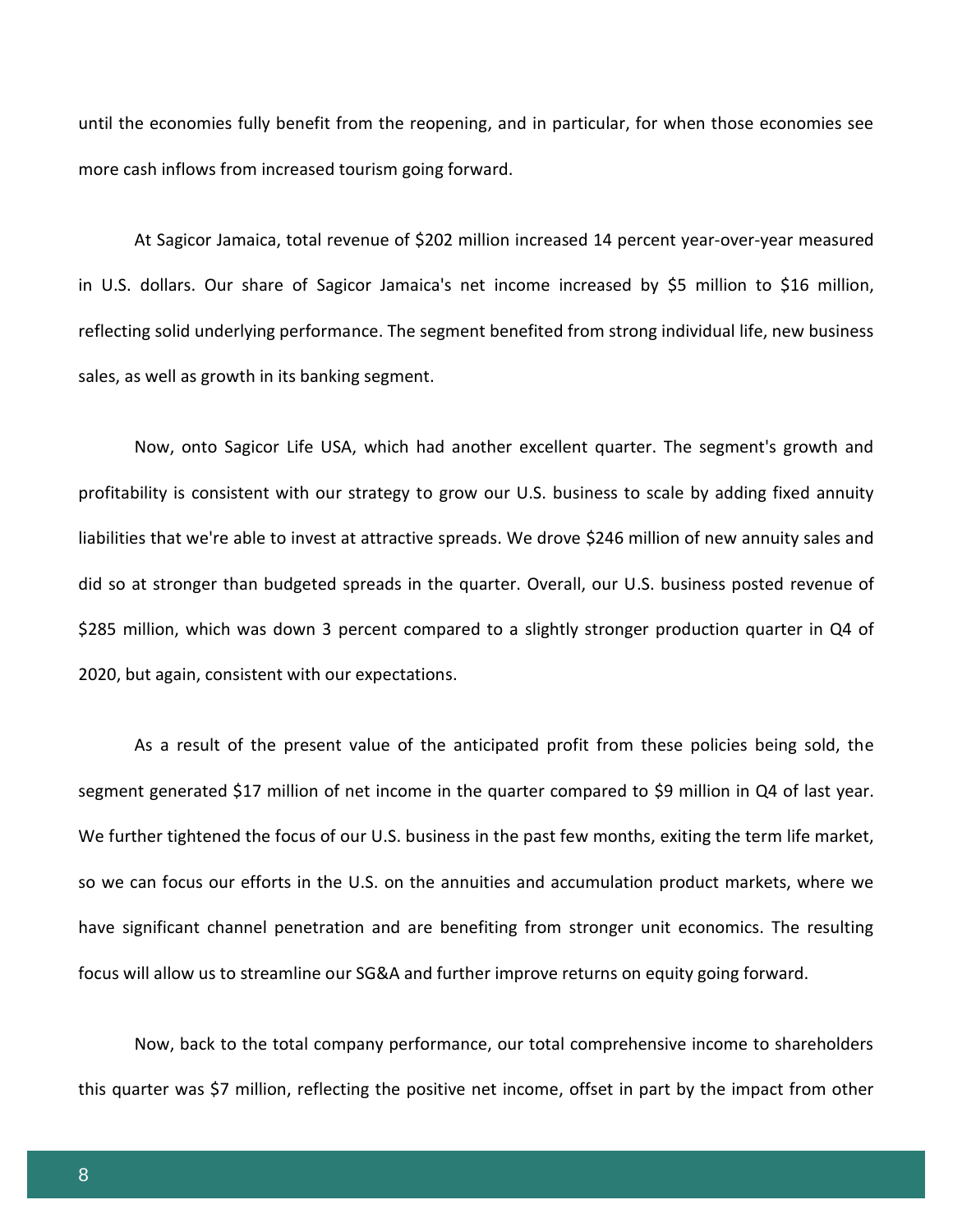comprehensive income. The largest component of the OCI was the devaluation of the Jamaican dollar against the U.S. dollar. With that, our book value per share grew to \$7.92 U.S., or \$10.08 Canadian. We repurchased 171 thousand shares at a discount to book value through our normal course issuer bid in Q4.

Looking at the balance sheet, you'll see our debt to capital ratio rose to 29 percent, as we continued an additional \$150 million offering of our previously issued 5.3 percent senior notes, which are due in 2028, and we were able to issue those at a premium. We have invested in net proceeds of this bond issuance into our U.S. subsidiary to support the growth of our U.S. business.

We are also pleased to declare a dividend of \$0.05625 per share to be paid in the second quarter. We have consistently declared dividends each quarter since we listed on the TSX. We remain well funded with significant excess capital at our Holding Company to execute on our growth initiatives in 2022 and beyond.

With that, I will turn it back to Dodridge and Samantha.

**Samantha Cheung** — Executive Vice President, Investor Relations, Sagicor Financial Company

Thank you, Andre.

We are now ready to take your questions.

Operator, please open the line to the analysts for their questions.

# **Q & A**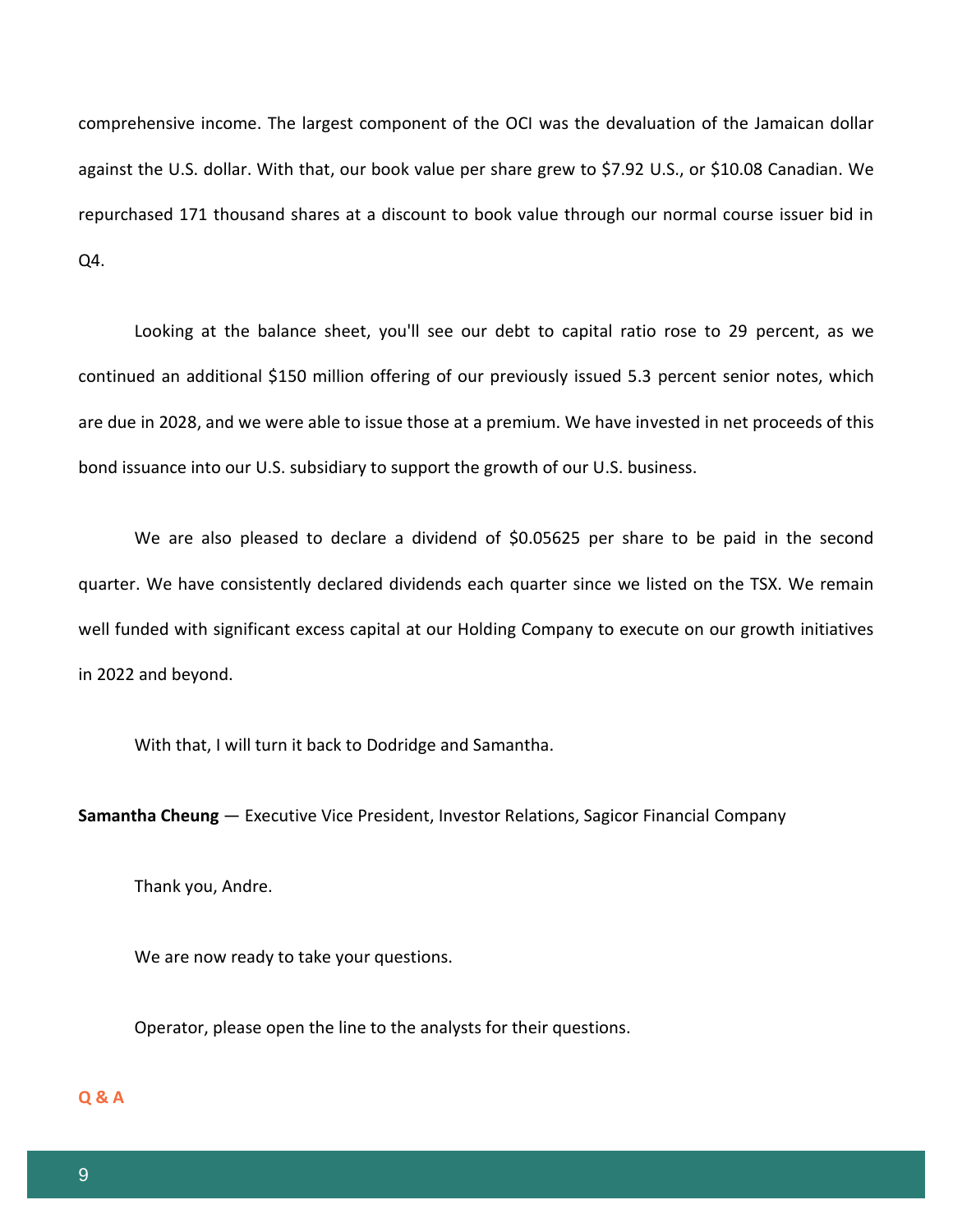### **Operator**

Thank you. Ladies and gentlemen, we will now begin the question-and-answer session.

Your first question comes from Meny Grauman with Scotiabank. Please go ahead.

**Meny Grauman** — Analyst, Scotiabank

Hi. Good afternoon. First question on the U.S. business, you had a very strong step up in sales and profitability in the U.S. I'm just wondering, as you look out to 2022, what the outlook is there from a sales perspective. More importantly, from an ROE perspective, and you mentioned that the decision to suspend sales of term insurance would help the ROE. I'm just wondering if you could quantify that? Will we see that impact in 2022?

**Andre Mousseau** — Group Chief Operating Officer and Chief Financial Officer, Sagicor Financial Company

Thanks, Meny. Maybe, in terms of the overall outlook, we are targeting to continue to the growth of the U.S. business, and I think you could look at the production and general profitability of what we did in Q4 as reasonably representative of what we're planning to do going forward. It's very much driven by production volumes, and then the spreads that we're getting on the business. But, certainly, Q4 was a good quarter. We have seen so far in 2022 production that's been very consistent with what we've done, and so, without giving specific guidance, I do think we are—it is a strategic initiative to continue to grow that business.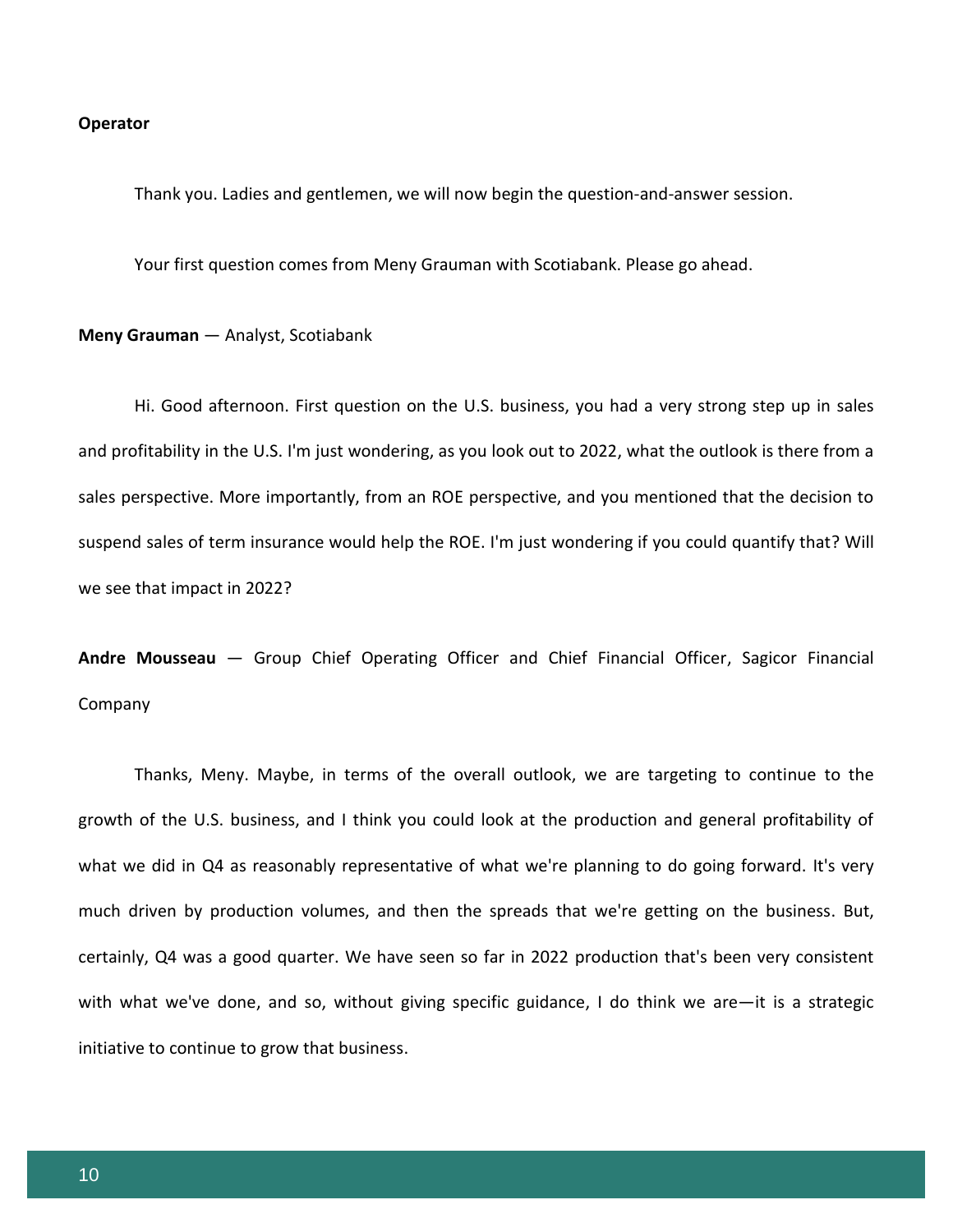With respect to exiting the term market, I think this has been driven by an overall review of our U.S. business and where we want to grow. I think as we looked at the underlying unit economics and returns on equity of our spread business, which is the annuities business and accumulation life products versus the term business, I think the returns on equity were certainly higher, and the annuities business, the term business is competitive at the best of times being subscale. I think we were never going to drive the sorts of returns on equity that we're able to see out of the annuities business.

I think that as that rolls off, we'll start to see a—if not a reduction in SG&A out of the U.S. business, the ability to continue to scale our U.S. business without adding too much incremental SG&A as we remove some of the direct expenses from the term business.

# **Meny Grauman** — Analyst, Scotiabank

Are you able to quantify how much of an expense benefit you'll get from the decision to stop selling term insurance? Is it a material savings?

**Andre Mousseau** — Group Chief Operating Officer and Chief Financial Officer, Sagicor Financial Company

I think it would be material savings. Again, as we're pushing to grow the U.S. annuities business, you would see that rather than a step change reduction, it'll mean that we won't have to ramp up our SG&A proportionately with our premium or our asset growth.

**Meny Grauman** — Analyst, Scotiabank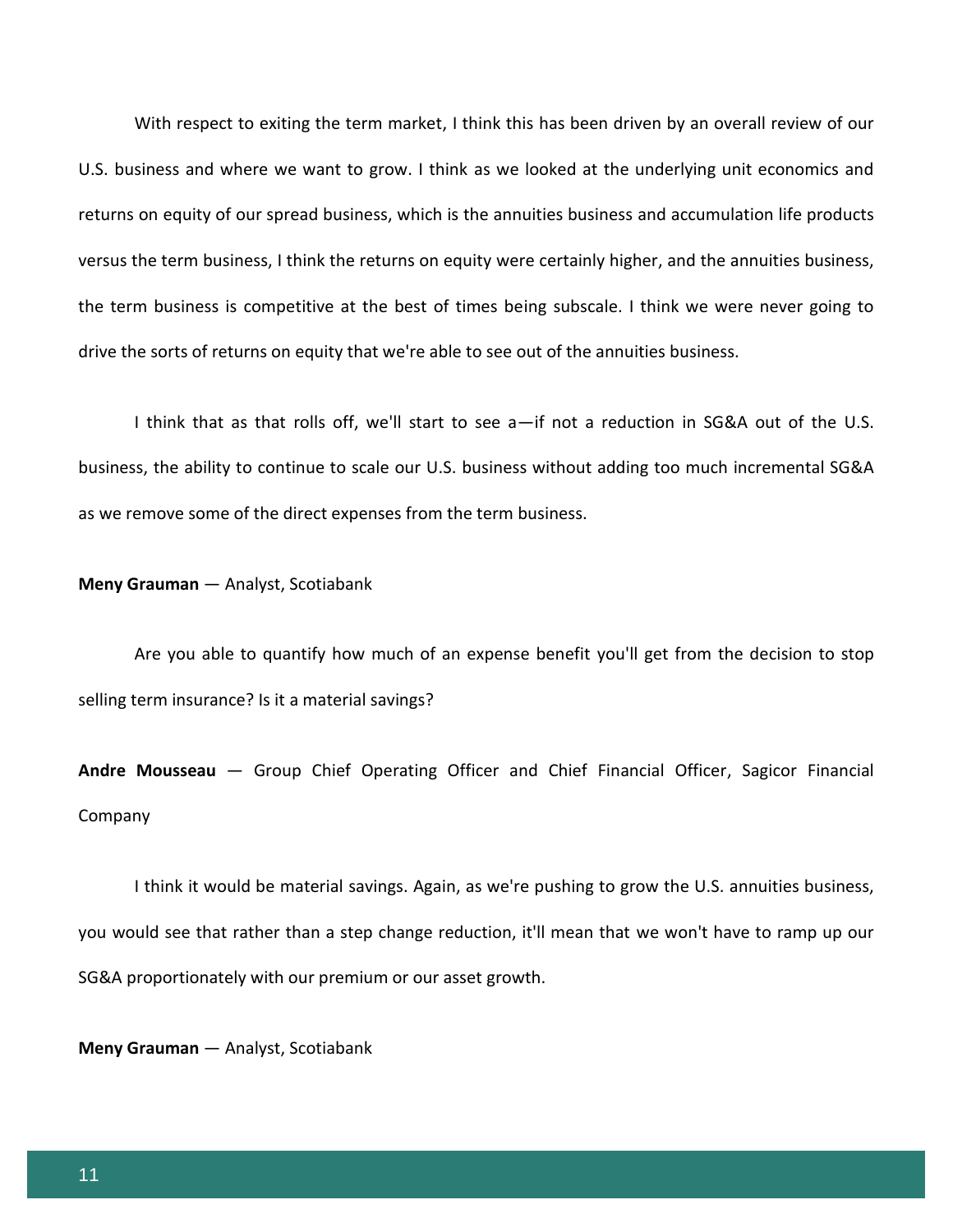Sticking to the U.S., you talked about the additional bond offering and using those proceeds to invest in growth in the U.S. I'm just wondering if you can give us a better sense of what that's being used for? What are the key spending priorities in the U.S.? So, just some more understanding of the deployment of those proceeds?

**Andre Mousseau** — Group Chief Operating Officer and Chief Financial Officer, Sagicor Financial Company

Sure, it's really about capitalizing the U.S. balance sheet to support the growth with our capital being governed in the U.S., our capital requirements are governed by U.S. statutory accounting. As you get bigger, you need to inject capital, both for the capital to support the business; but also, as you write new business in the U.S., it generates statutory losses that unwind over time. So, the U.S. has a very punitive capital regime that requires you to inject capital, if you're growing significantly faster than your return on equity and it's punitive relative to other international jurisdictions. It's basically to support the statutory balance sheet.

### **Meny Grauman** — Analyst, Scotiabank

Thanks for that. Just turning to the Caribbean, just wanted to get a better sense of how this most recent tourism season, how it looked from your perspective relative to pre-pandemic levels? Where were we this year? Is the expectation to go totally back to normal for next year? Is that a reasonable expectation that you have?

**Dodridge Miller** — Group President and Chief Executive Officer, Sagicor Financial Company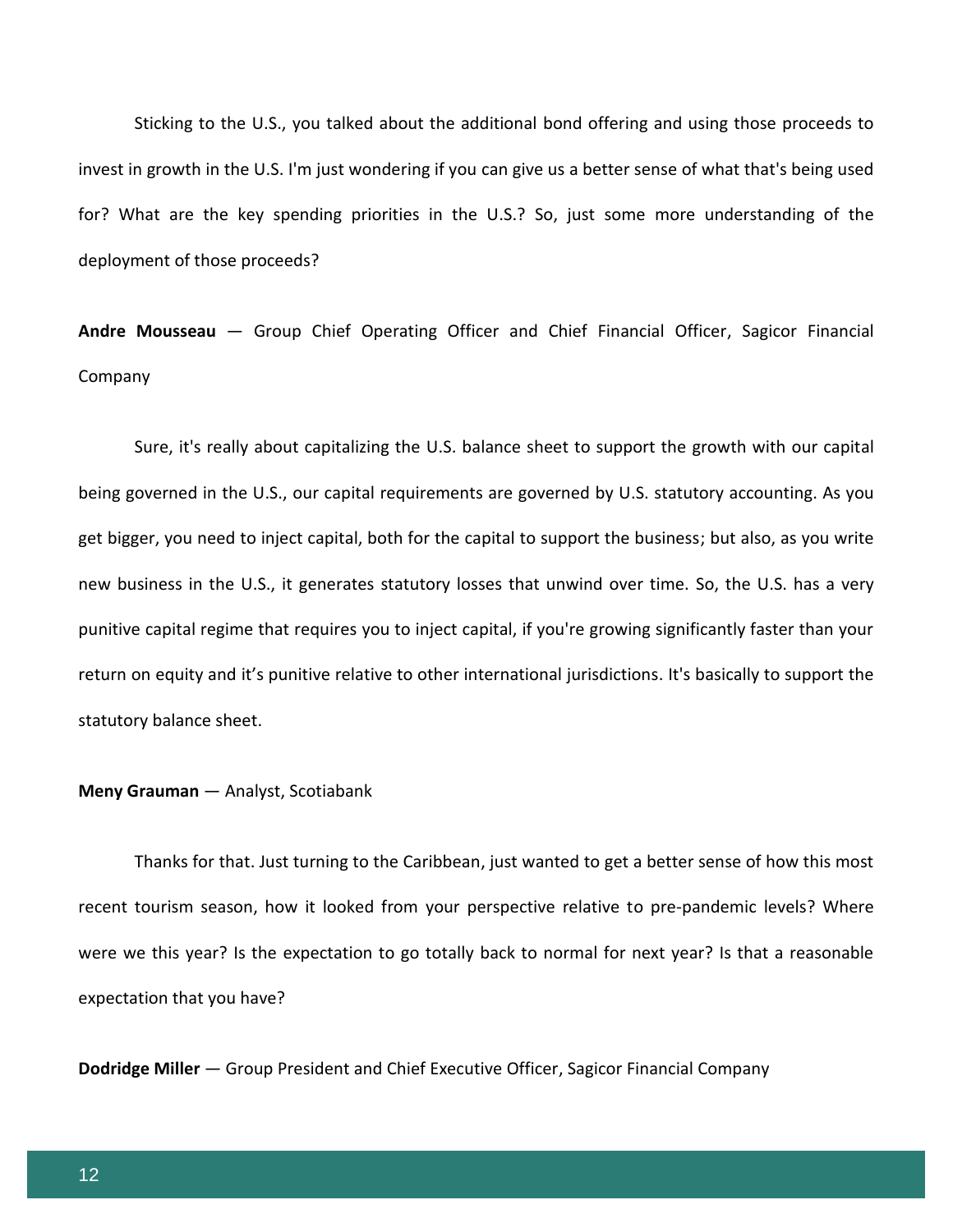Andre, this is Dodridge, I will take that. Meny, the season, so far, appears to be quite strong. I wouldn't say it's back to pre-pandemic level, but it's fairly close. Barbados also hosted the cricket series against England, and that does normally see a lot of activity from English supporters. So, I would say, overall, it's been a good season for the Caribbean. But I can't confirm that it's back to pre-pandemic.

**Meny Grauman** — Analyst, Scotiabank

Thank you.

### **Operator**

Your next question comes from Aditya Gupta with Desjardins. Please go ahead.

**Aditya Gupta** — Analyst, Desjardins Securities, Inc.

Hi. Good morning. Thank you for taking my question. Just on inflation. Just wanted to get your high-level thoughts on the different moving pieces that may impact the business from both the positive and negative sides. I think the impact on interest rates is well understood, and I think you cited medical cost inflation in Jamaica. I just wanted to get—just some colour on that on the different moving pieces.

**Andre Mousseau** — Group Chief Operating Officer and Chief Financial Officer, Sagicor Financial Company

Sure. As you say, there are different moving pieces and in different directions with respect to Jamaica, where we have a large group insurance business where we're kind of on risk, so to speak, for the year. We did see medical inflation which took a few million dollars' worth of anticipated margin out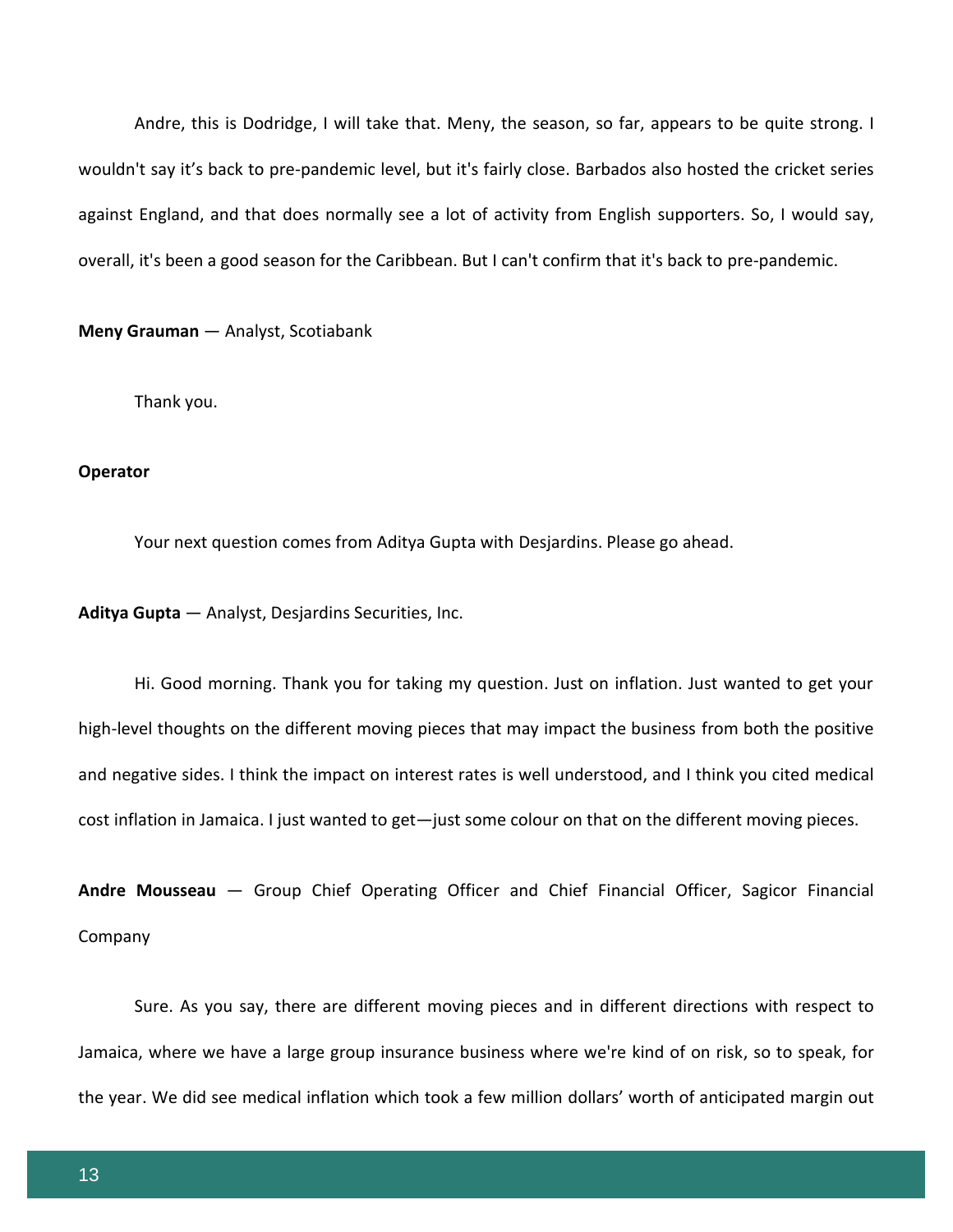of that business—well, a proportion of that is not simply inflation, it's also that the majority of that business is Jamaican dollar business, and to the extent they're purchasing medical supplies in U.S. dollars, the devaluation of the Jamaican dollar compressed their margin. But that is annual renewable business, and so I think the view is that we can stabilize that over time.

With respect to inflation and interest rates. In the U.S., we have a very well matched business in terms of the assets and the liabilities, so as interest rates increase with inflation, you see it a little bit through our other comprehensive income as asset prices nominally go down, but that would resolve itself over time over the life of the policies, because you're not fundamentally changing the unit economics of the policies. It's just about when the profits are recognized.

In terms of in the Caribbean, both in in Jamaica and then in the Southern Caribbean, our net business has invested short, just given the challenges of finding long-term assets to match the really long tail liabilities. So, in the Caribbean, we have a positive exposure to a rising interest rate environment.

**Aditya Gupta** — Analyst, Desjardins Securities, Inc.

Thank you. I appreciate the colour there. Just on the U.S., I think it was cited that there was some policyholder behavior that impacted results. Was that like a—is this business sensitive to movements and rates? Or is there other factors in play that are causing this? Anything there that you'd point to?

**Andre Mousseau** — Group Chief Operating Officer and Chief Financial Officer, Sagicor Financial Company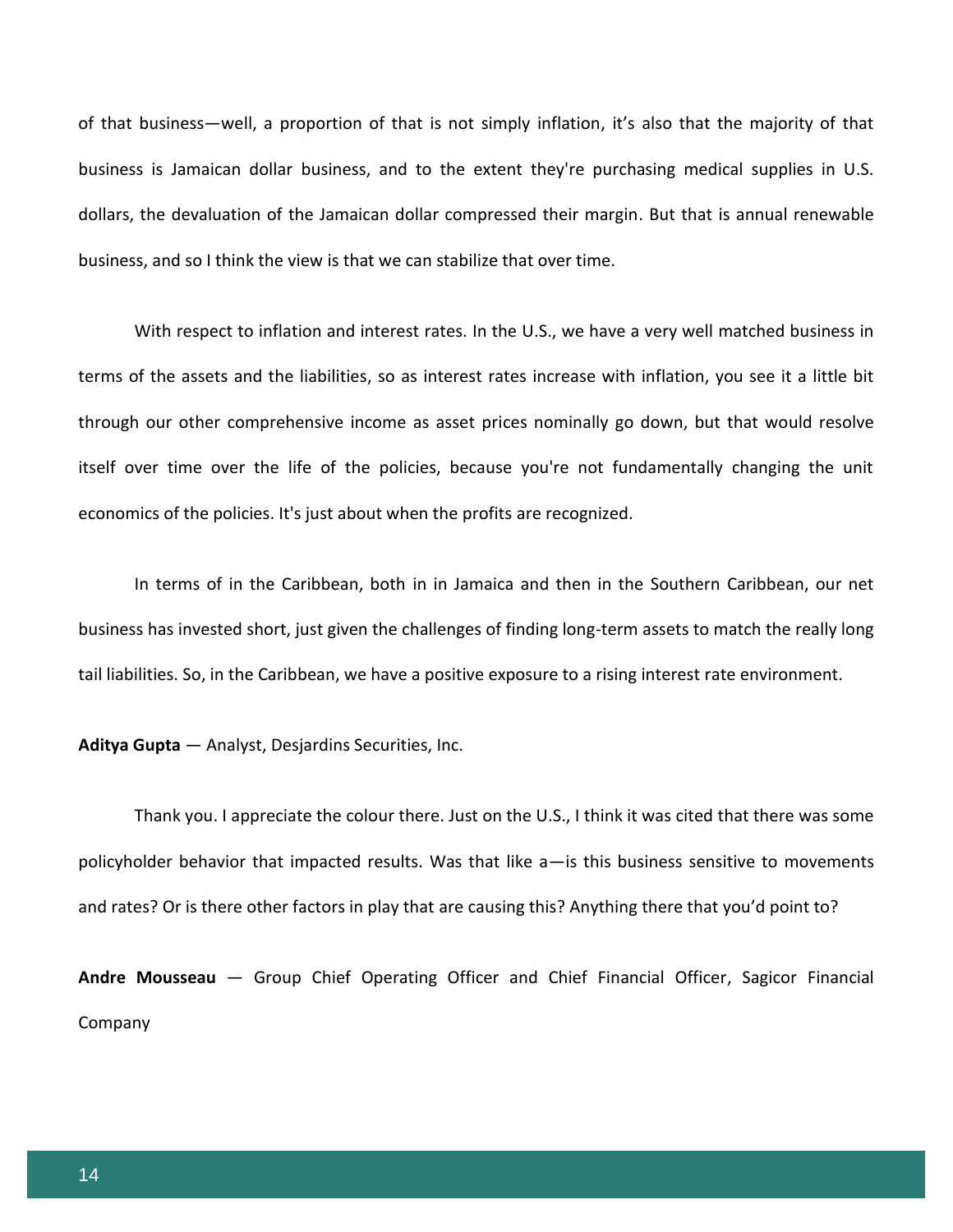I think that the policyholder behavior that we're seeing in our business right now is actually in SLI in the Southern Caribbean, and that is we've experienced higher losses and surrenders than budgeted. I think that's really the effect of just less cash in the system as employment in the Southern Caribbean has been running below potential. The way that works through the income statement as to the extent we've had negative reserves or taken future profit estimates for that business to the extent losses or surrenders are higher than—some of that unwinds itself. I think the view is that is a temporary effect of the economy and that we're properly reserved for that going forward.

With respect to the U.S. business, I don't think we've seen meaningful changes in policyholder behavior.

**Aditya Gupta** — Analyst, Desjardins Securities, Inc.

Great. Last one for me, just on the U.S. in terms of the asset mix of the general account, just want to get a sense of how you guys compare versus some of the competitors in the market. Is there an opportunity to optimize the asset mix in a way that can generate higher yields, and if so, is there significant room to go on this?

**Andre Mousseau** — Group Chief Operating Officer and Chief Financial Officer, Sagicor Financial Company

Yes, there is a big opportunity for us to optimize our U.S. balance sheet and emulate the investment strategy, the investment asset allocation of the companies that have taken a best practice approach to how they invest their assets. We spoke about this a little bit in some of our earlier calls. The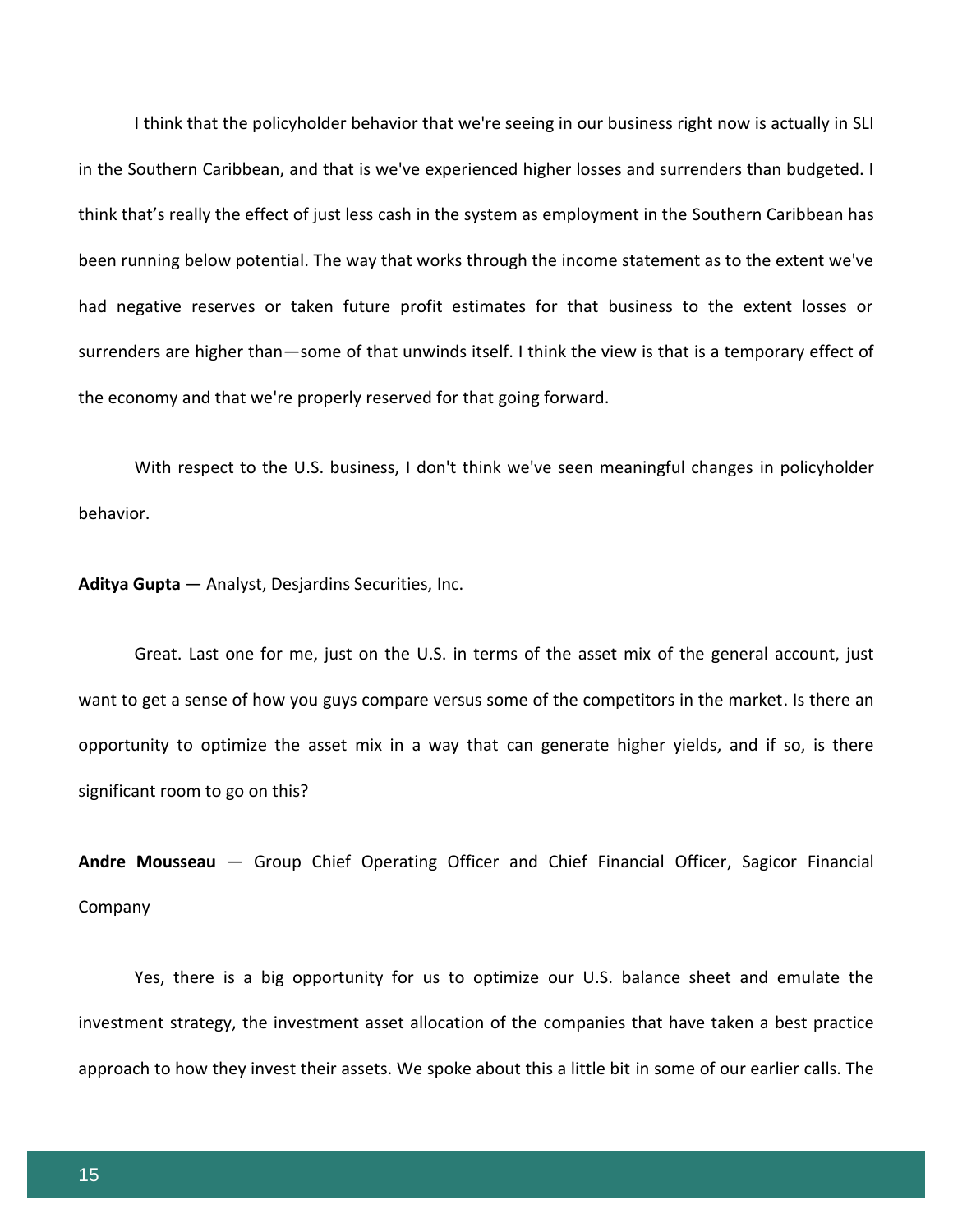U.S. balance sheet historically has been dominated by liquid corporate bonds, and I think we've done a very good job managing those. But if you look at credit spreads and how much, as an investor, you get paid, you pay a lot for the liquidity of owning liquid bonds.

What you've seen is that many other insurers, particularly those that are focused on the annuities market where liabilities are very sticky, have allocated meaningful proportions of their assets to other asset classes where you can have still strong credit, but you get higher yields, because you're trading liquidity for yields in a sense.

If you look at what some of the sponsor backed names—and some of them are private, some of them are public—they would allocate 50 percent or more of their portfolio to assets other than corporate bonds. So, we started off on this journey, call it a year, a year and a half ago, with over 90 percent of our invested assets in the U.S. in liquid corporate bonds. I think there's a sizable opportunity for us to expand our spread as we push forward on a more sophisticated asset allocation.

**Aditya Gupta** — Analyst, Desjardins Securities, Inc.

Great. Thank you very much.

# **Operator**

Your next question comes from Darko Mihelic with RBC. Please go ahead.

**Darko Mihelic** — Analyst, RBC Capital Markets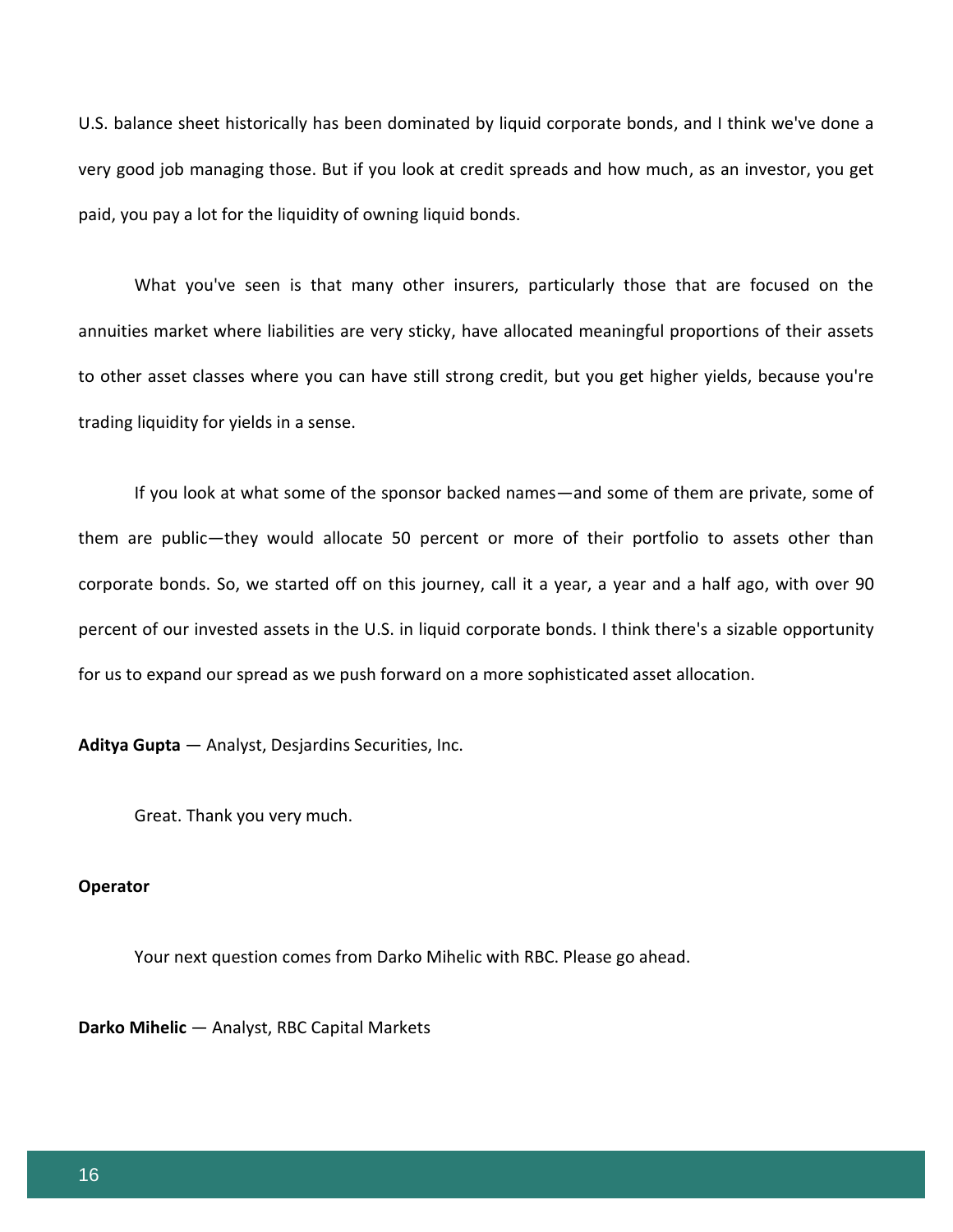Oh, hi. Good morning. I just wanted to go back to the U.S. business and the decision to exit term life. I just have a few questions around that. The first is, I understand that you're not selling it any longer, but have you actually reinsured the block? Or is this block simply going to go into runoff?

**Andre Mousseau** — Group Chief Operating Officer and Chief Financial Officer, Sagicor Financial Company

We're evaluating that right now. We had a meaningful proportion of the book with third-party reinsurers all ready, so we're going to evaluate whether it makes sense to reinsure the rest, whether it makes sense to go with someone else to administer the rest versus keeping it and run it off. So, we would expect to update that later this year.

# **Darko Mihelic** — Analyst, RBC Capital Markets

Does it have any other knock-on effects? I guess what I'm interested in understanding is, presumably, you have some mortality exposure. Maybe you have longevity exposure. Does the decision to stop doing this affect anything like your ratings? Or does it have any impact on the sales channel? I guess, lastly, you understood the statutory requirements long ago, and for some reason it was once considered a great strategy to be in term life in the U.S., but now it's not, so what's changed?

**Andre Mousseau** — Group Chief Operating Officer and Chief Financial Officer, Sagicor Financial Company

I think of all the things you talked about there, the one we wanted to be most careful with was relevance to the sales channel. So, I think the underlying hypothesis may have been that having a term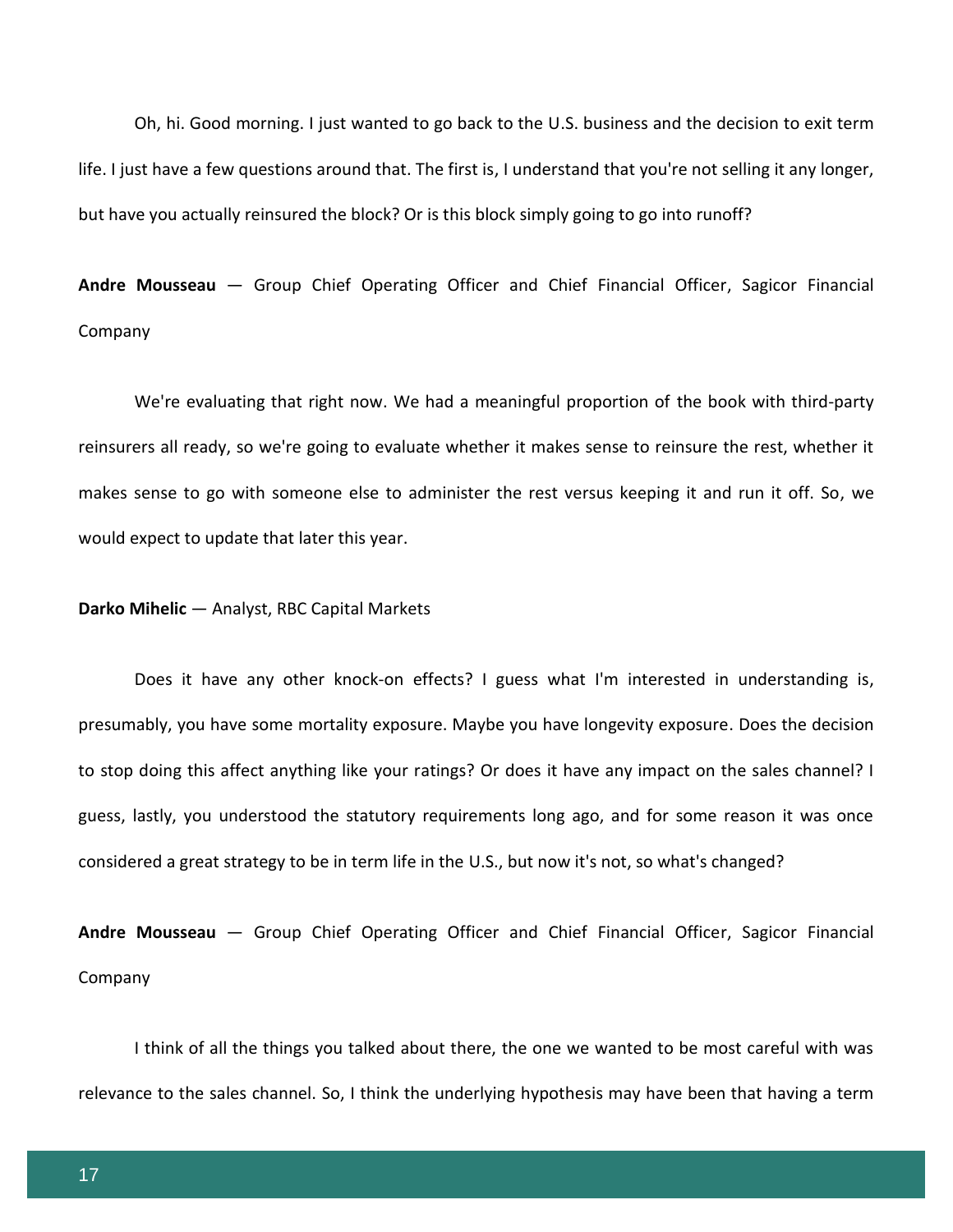business, having that product available for sale may make you more relevant to the agents in your sales channel. We took a very careful look at that to push and see whether that was really the case. I think the outcome of that was that it was important to retain some other accumulation life insurance products, but that the actual cross-sell when you got granular between term life and annuity was not meaningful.

As we have gotten our name out there and become more relevant with our channel through our annuity sales and through other accumulation products, we got comfortable that we did not need to have term as a loss leader in order to push our sales.

### **Darko Mihelic** — Analyst, RBC Capital Markets

Presumably, I guess, the difficulty here is—you mentioned expenses like SG&A, but what I'm more interested in understanding is, typically when I look at the insurers, there's sort of two things happening at once in any given quarter. You mentioned you had, I think you said, \$246 million of sales in the quarter, most of that, presumably, would be the annuities, I'm assuming.

**Andre Mousseau** — Group Chief Operating Officer and Chief Financial Officer, Sagicor Financial Company

Yes. Correct.

### **Darko Mihelic** — Analyst, RBC Capital Markets

Annuities. And there would be a positive sort of gain and then the sale of a term would be strain. So, can you net out—I mean, is it significant in terms of how much term you would sell in a quarter, and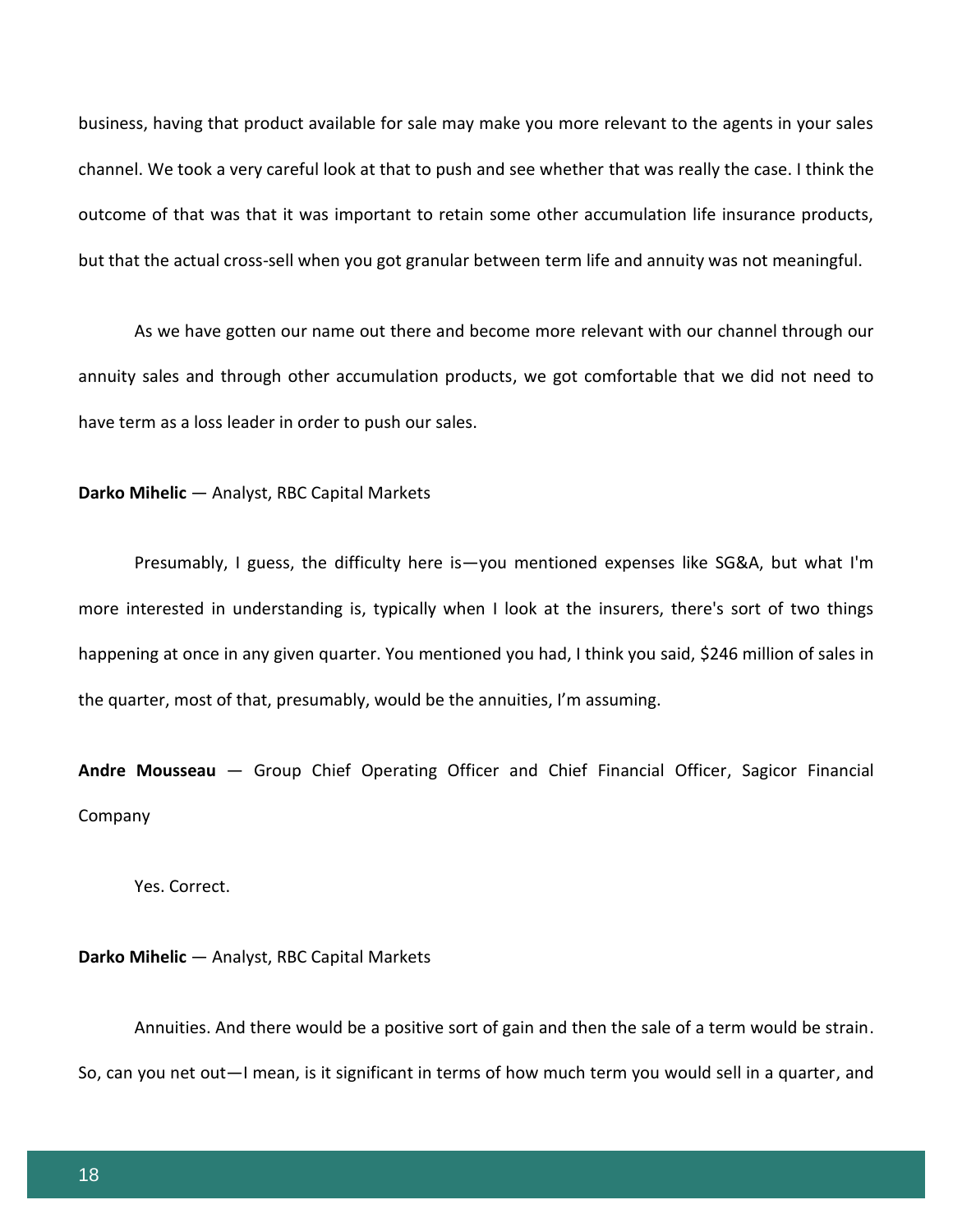then you would see strain associated with it in every quarter? And if we just took it away now, what would be the impact? I guess the best way to answer that, maybe, Andre, if you can tell me—the \$246 million in sales, how much earnings did that produce? And then how much offset was the strain on term in the quarter?

**Andre Mousseau** — Group Chief Operating Officer and Chief Financial Officer, Sagicor Financial Company

We don't go all the way to a source of earnings. But what I can say is that the strains from the term business would be relatively small on a new business strain—from a new business strain point of view, but then when you combine it with the fixed costs and fixed expenses, it would be—it's enough to notice. It's, I'd say, is incremental in terms of improving the economics of the business, but not radically transformative. It would be in the range of a couple of million dollars a quarter in terms of the P&L impact.

# **Darko Mihelic** — Analyst, RBC Capital Markets

Okay, and so, ultimately, it's just it's not a big impact on the net income, you're saving yourself some capital, maybe there'll be a capital release if you reinsure the rest of the business, am I thinking about it that—is that the best way to sort of sum it all up?

**Andre Mousseau** — Group Chief Operating Officer and Chief Financial Officer, Sagicor Financial Company

Yes, that's right.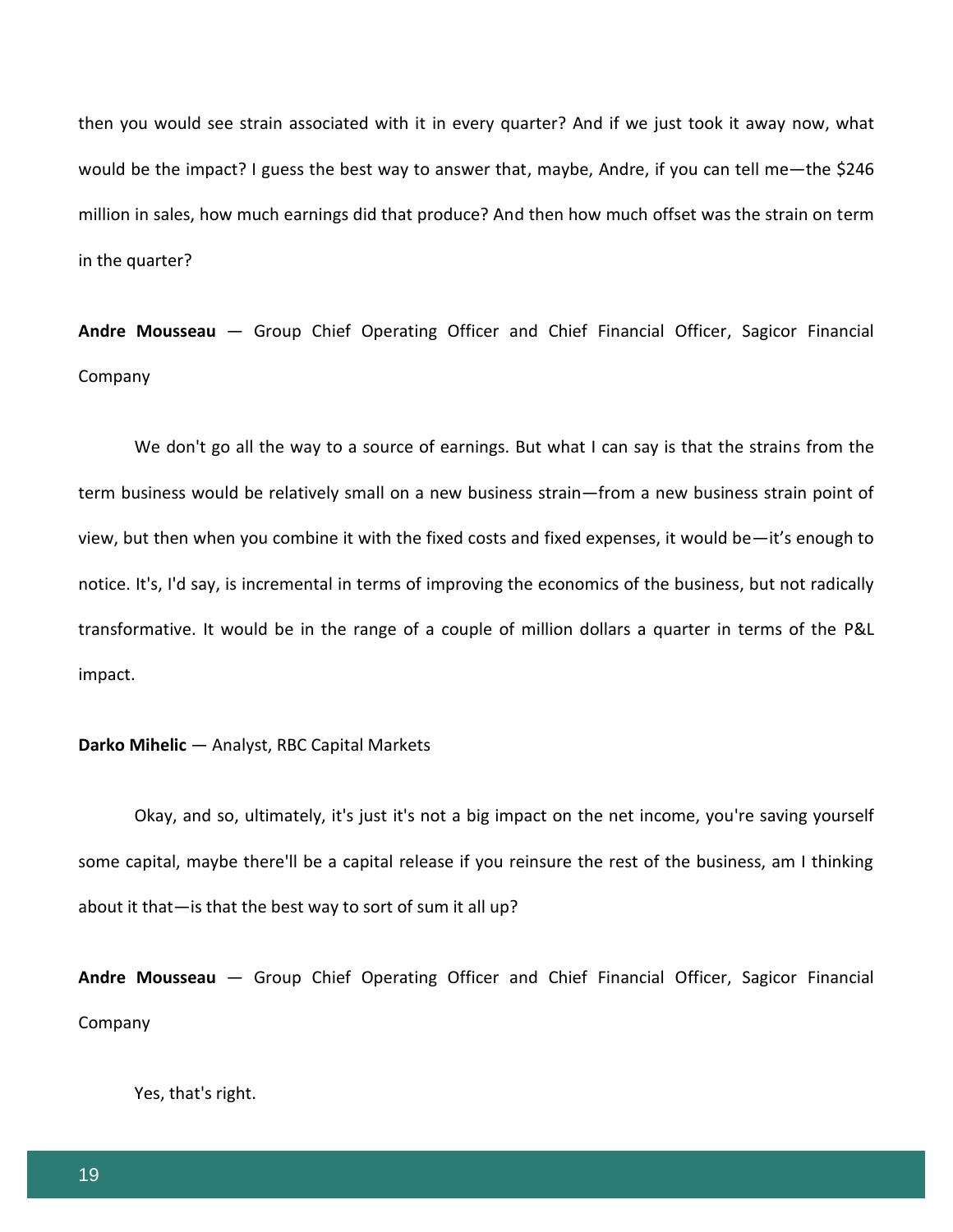### **Darko Mihelic** — Analyst, RBC Capital Markets

Okay. Just a quick question. Sorry, go ahead, Dodridge.

### **Dodridge Miller** — Group President and Chief Executive Officer, Sagicor Financial Company

I was going to say, Darko, there are some other issues that you will see around managing the book of business that may not be apparent; for example, you have to manage all the channels on which your term products are being listed on. The technology changes almost every quarter. You're shifting resources to respond to changes in the regulatory environment for each of these products.

What we found is that to respond to the accumulation product channel better and more efficiently, we either have to bring more resources to play or use the resources that were being allocated to the protection products. We took the view that it is better to shift the resources to respond into the accumulation side, because the protection side wasn't a meaningful contributor.

So, there are lots of things other than just the strain coming through, there's the whole platform and environment that we needed to manage.

# **Darko Mihelic** — Analyst, RBC Capital Markets

Okay. Okay, that's good colour. Thank you. Just two other questions that come to mind. The first is just a technical question. Andre, when I look at the corporate—let me just grab my model here real quick. I'm just trying to better understand any kind of help you can provide on some of the bouncing around of investment income and the impact, just because it tends to have fairly big swings in this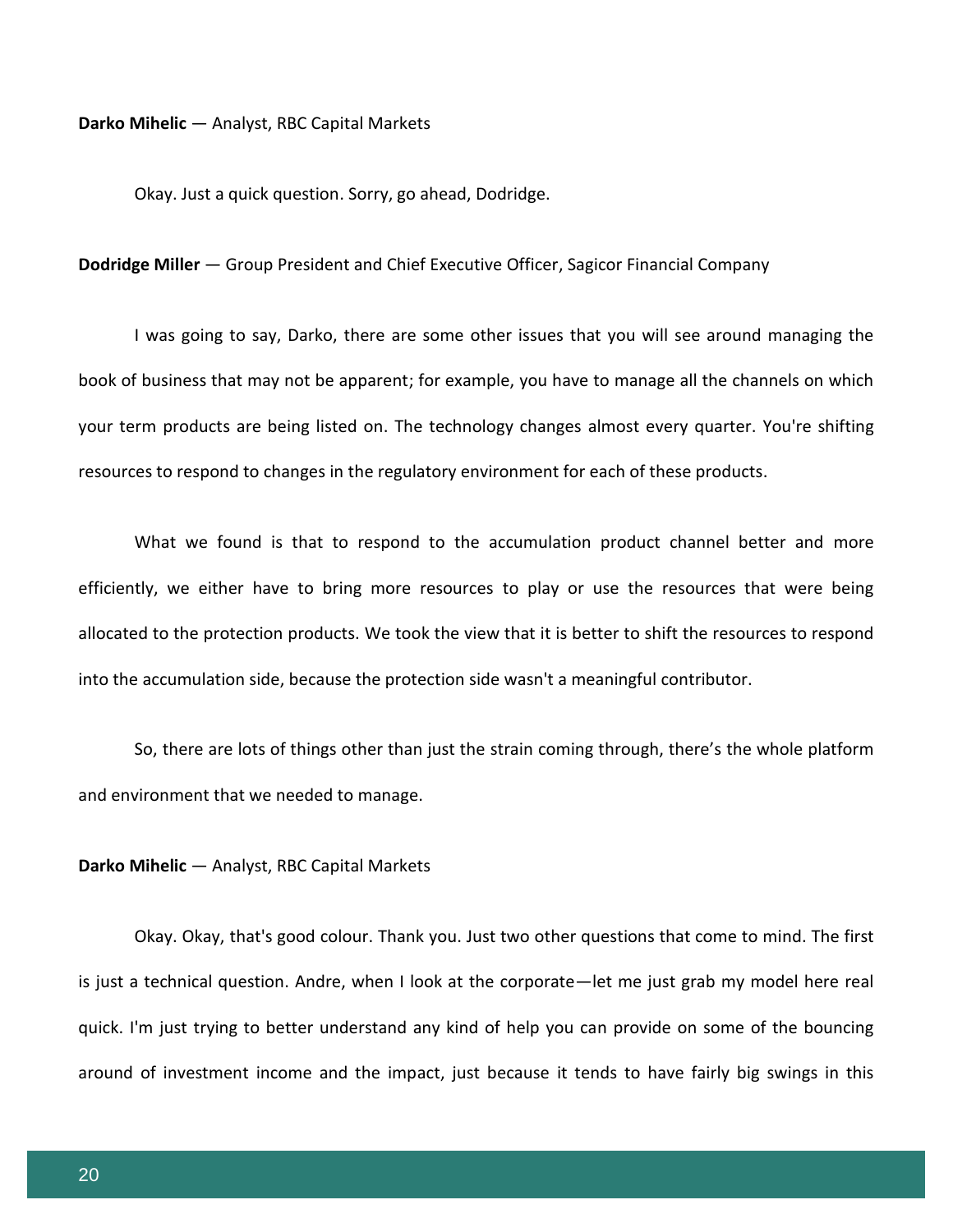segment intra quarter. Is there anything you could provide or give me an idea—I think Playa goes through there, but I don't think that it would fully sort of explain some of the movements that are happening there. So, how should I think about that part of the business and how should I think about how you're budgeting for the head office and other?

**Andre Mousseau** — Group Chief Operating Officer and Chief Financial Officer, Sagicor Financial Company

Head office and other, as you point out, has a lot contained within it. Economically speaking, it is dominated by the investment in Playa. We still have some pretty meaningful cash and cash-like instruments up at the top company, and so that runs through as well. They show up as equities largely because we're in very short corporate paper ETFs. Those are yielding today just short of 1 percent, and so that's a couple of million dollars of income.

But then there are—but there are other things that run through that line, certainly, and from a modeling point of view, if you wanted to send us some questions on specifically how you're looking at that, we could offline help you go through the public disclosure and connect the dots.

### **Darko Mihelic** — Analyst, RBC Capital Markets

Yes. Okay. That'd be helpful. I think we just need a refresher, because I was quite off this quarter on that line item.

I guess my last question is related to Dodridge's remarks regarding the bank in Barbados, a digital sort of bank offering. I'm just curious as to what is the intent there. Is the intent to launch the bank, see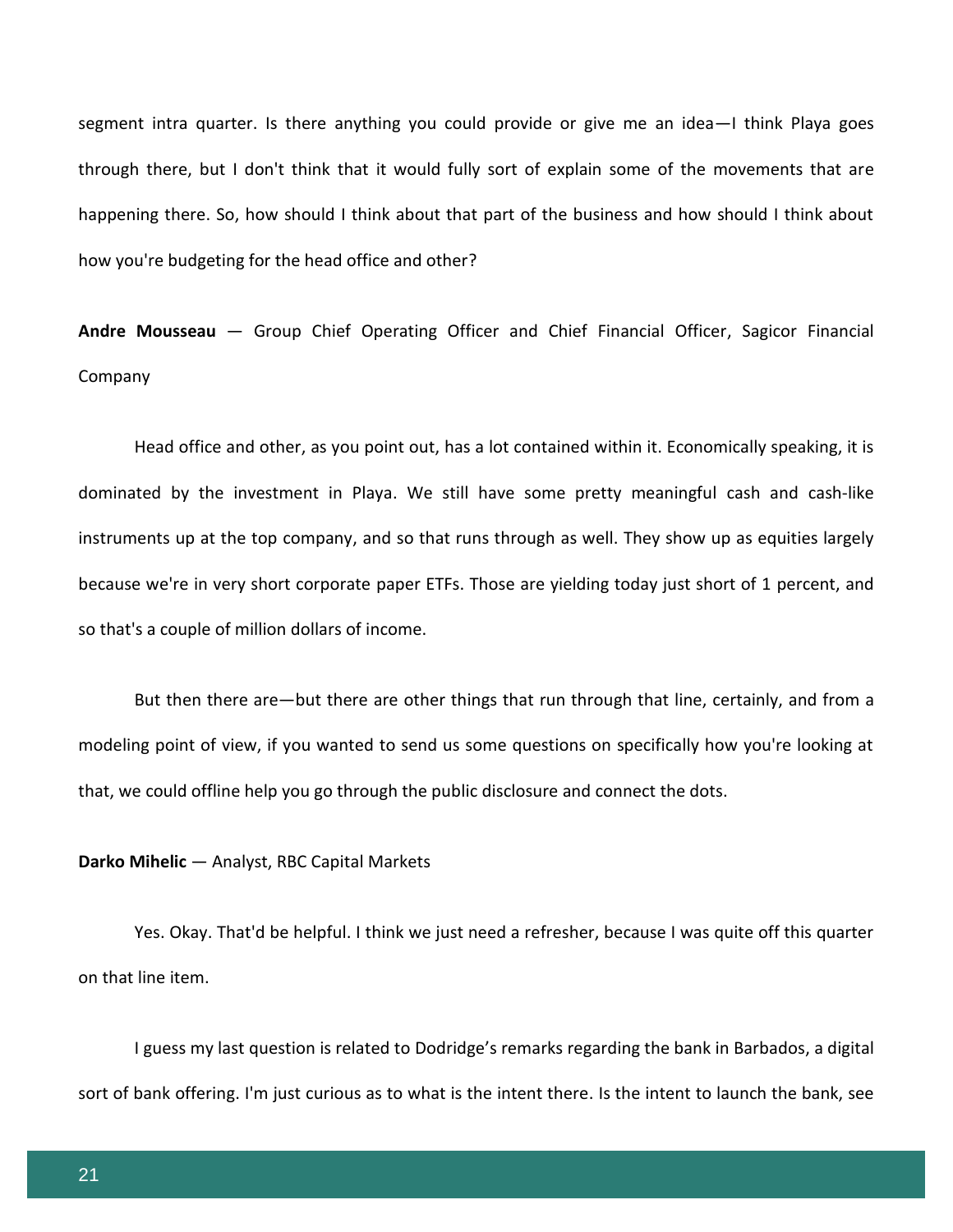how it performs in Barbados, and then launch it in other countries? And how significant of an expenditure would it be if you were to do that going forward, what are your sort of expectations around that business in the gain or expenses around offering that in other jurisdictions?

**Andre Mousseau** — Group Chief Operating Officer and Chief Financial Officer, Sagicor Financial Company

Dodridge, do you want to talk about the strategy piece first?

**Dodridge Miller** — Group President and Chief Executive Officer, Sagicor Financial Company

Darko, you've summed it up reasonably well. But it's not just about a digital bank, it is about digital transformation of our business in the Caribbean. Starting with the bank, but we will also be moving that into our insurance, because what we saw throughout the last two and a half years, is the market not demanding but expecting a wider range of digital engagement.

We know that banking in the Caribbean needs to change. We have the relationship with the customers. We believe we're in a good position to do so and the opportunity is there, and we would like to capitalize on it. But naturally, we also expect that the insurance will also change. So, we see the two moving together, and with banking leading the way.

**Andre Mousseau** — Group Chief Operating Officer and Chief Financial Officer, Sagicor Financial Company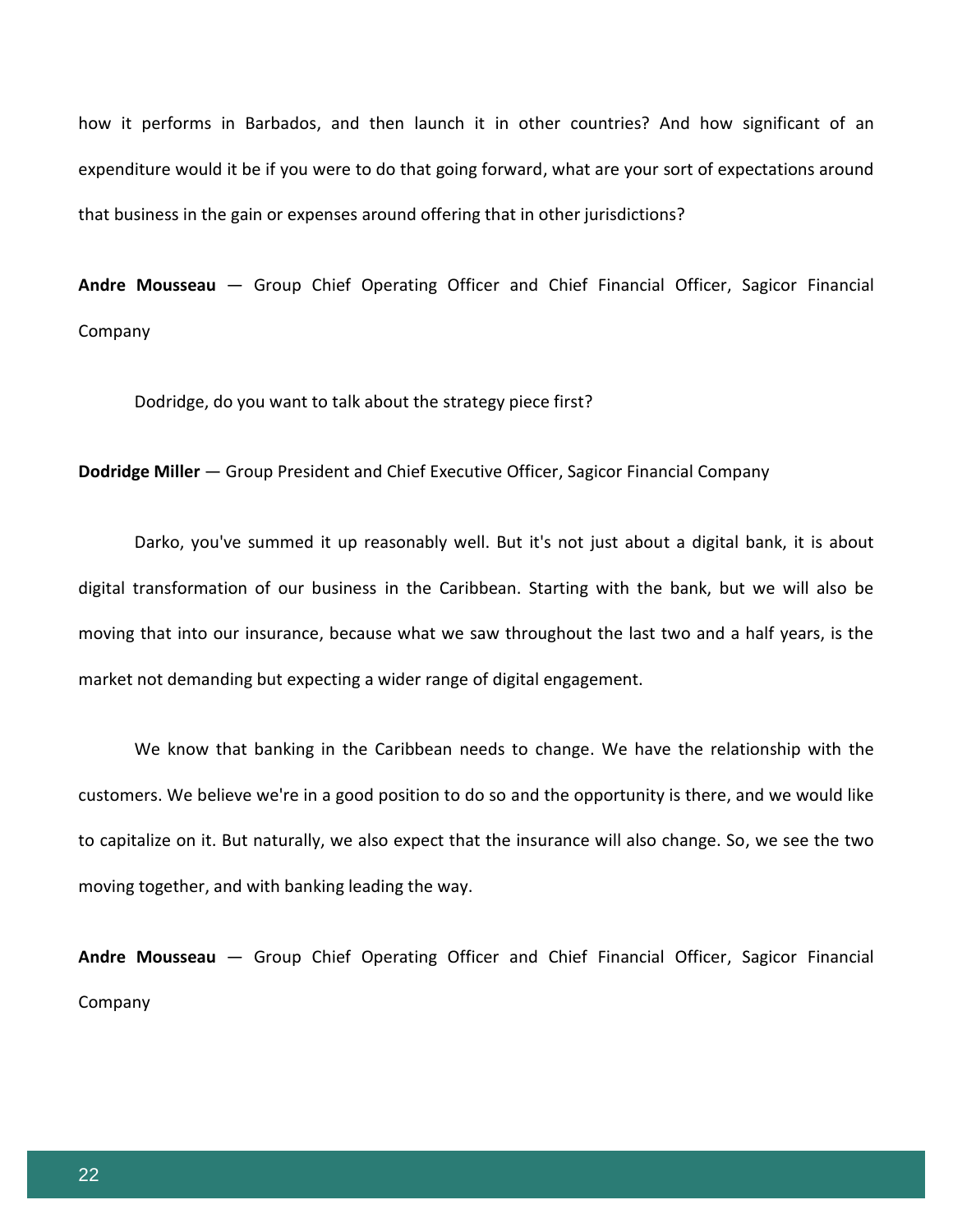With respect to the financial piece, I think we disclosed we've been working on this for well over a year, so one of the pieces within that head office and the other line item is several million dollars' worth of cost in 2021, getting it working towards launch of that business. I think we will probably look at breaking that out as a separate segment going forward as it launches commercial operations.

### **Darko Mihelic** — Analyst, RBC Capital Markets

Okay. Great. Thank you. Just as we were talking about it, I thought of the IFRS 17 cost, and I'm just curious, Andre, are you also in a position now where you are running IFRS 17 in a parallel run as an accounting system? And secondarily, when do you think you'd be in a position to give us some first broad strokes on the impact to your company?

**Andre Mousseau** — Group Chief Operating Officer and Chief Financial Officer, Sagicor Financial Company

We're not running final parallel runs yet. I think that would be an endeavor for Q2 internally. I think communications with respect to what the impact to us will be a Q3 communication timeline. We've talked about this, I think, on the last call, but as we've continued to iterate, we've had some decisions to make with respect to specific tactical postures, and so we're running that through the system now.

I think it would be during calendar Q3 as when we would be looking to have specific communications. I think that's relatively consistent with what we've heard from others.

# **Darko Mihelic** — Analyst, RBC Capital Markets